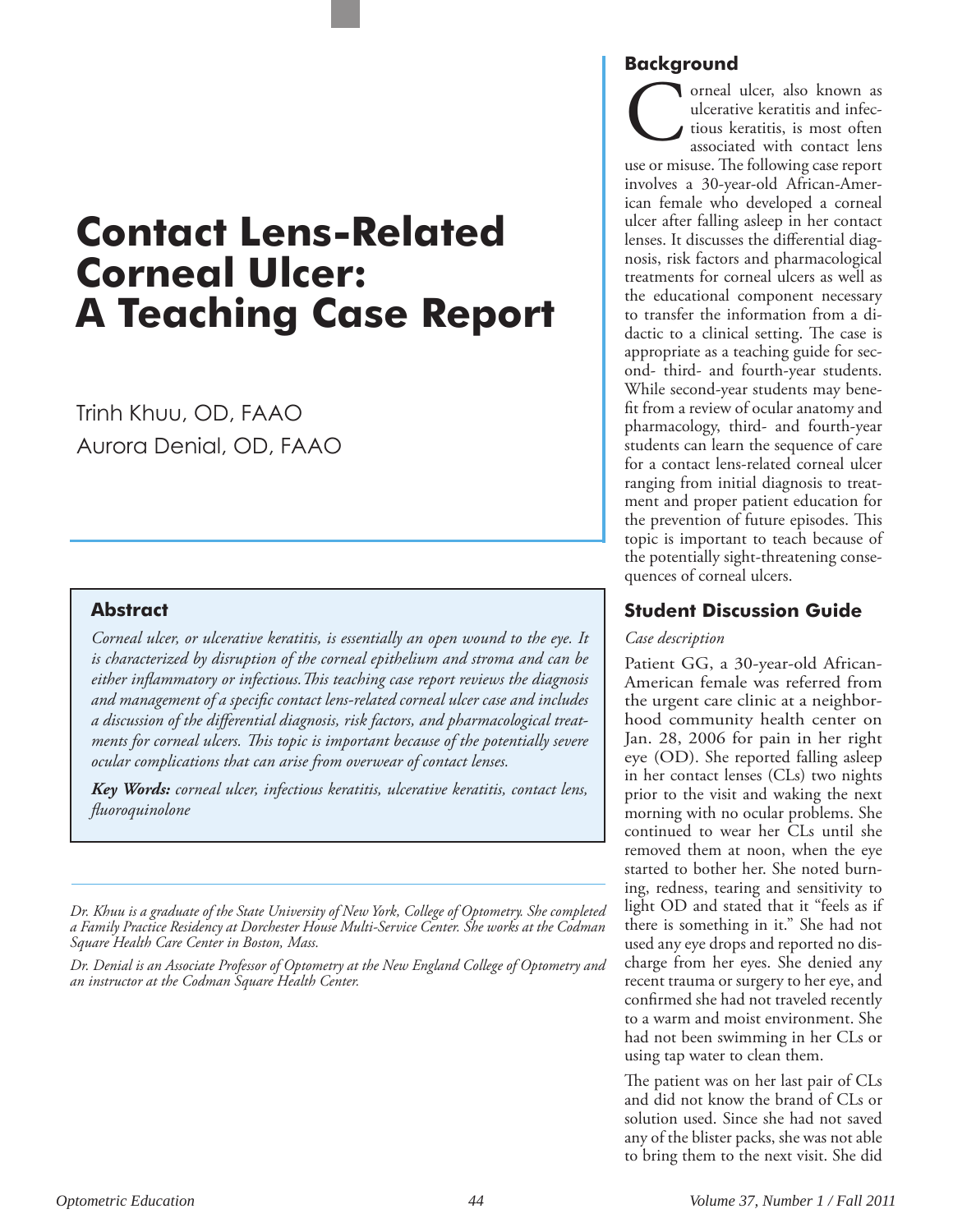not recall the name or location of her last eye doctor or the date of her last visit. She typically wore her CLs for 10 hours a day and replaced them every two months. This was the second incidence of falling asleep in her CLs.

The patient's medical history was positive for asthma, depression, eczema, and chronic allergic rhinitis. She was taking indomethacin, hydrocortisone cream, albuterol and hydroxyzine hydrochloride tablets. She was a nonsmoker and denied any allergies to medications. She reported no history of ocular disease, eye surgery, diabetes or collagen vascular disease. Entering distance visual acuity with her spectacle lenses was 20/25 OD and 20/20 OS. She reported the OD was blurrier than usual. The pupils were equally round and reactive to light with negative afferent pupillary defect noted OU. Anterior segment evaluation by slit lamp examination revealed clear lashes OU, meibomian gland stasis OU, grade 1 conjunctival hyperemia OD and clear conjunctiva OS. An approximately 0.5-mm, round, deep, well-demarcated white epithelial defect with stromal excavation slightly inferior nasal to the visual axis was seen OD. (A depiction of this defect is seen in **Figure 1**. It is not the actual photo of this patient.)

Use of a 0.6-mg fluorescein sodium strip OD/OS highlighted the area of the defect OD. There was also grade 2 corneal edema affecting the epithelial layer that was slightly larger than 0.5 mm OD but no hypopyon OD/OS. The anterior chamber revealed grade 2 cells and flare OD but was clear OS. The iris, angle (on Von Herrick estimation) and lens were normal OU. One drop of fluorescein sodium/benoxinate ophthalmic solution (Fluress) was instilled OD/OS, and intraocular pressures measured at 10:10 a.m. by Goldmann applanation tonometry were 13 mmHg OD and 13 mmHg OS. The tentative diagnosis at this time was corneal ulcer OD. Data from the examination on Jan. 28, 2006 are listed in **Table 1.**

## *Follow-up #1: Jan. 31, 2006*

The patient missed her 24-hour followup appointment but returned on Jan. 31, 2006, three days after her initial visit. She reported a 50% improvement in redness, pain and irritation OD. As prescribed at the initial visit, she had

**Figure 1 Example of a corneal ulcer (reprinted with permission from Dr. Joseph Sowka).**



**Table 1 Initial Presentation: Jan. 28, 2006**

|                                              | <b>OD</b>                                                                                                                                                                                                                                 | <b>OS</b>             |
|----------------------------------------------|-------------------------------------------------------------------------------------------------------------------------------------------------------------------------------------------------------------------------------------------|-----------------------|
| <b>Distance VA with glasses</b>              | 20/25                                                                                                                                                                                                                                     | 20/20                 |
| <b>Pupils</b>                                | Pupils equal, round and<br>reactive to light (PERRL)<br>Negative afferent<br>pupillary defect (APD)                                                                                                                                       | PFRRI<br>Negative APD |
| <b>Significant anterior segment findings</b> | Grade 1 conjunctival<br>hyperemia<br>Round, deep, well-<br>demarcated white<br>epithelial defect with<br>stromal excavation<br>$\sim$ 0.5 mm in size slightly<br>inferior nasal to visual<br>axis<br>Grade 2 corneal edema<br>No hypopyon | Clear                 |
| <b>Fluorescein staining</b>                  | Positive staining<br>depicted an excavated<br>corneal defect                                                                                                                                                                              | Clear                 |
| <b>Anterior chamber</b>                      | Grade 2 cells and flare                                                                                                                                                                                                                   | Clear                 |
| Intraocular pressures (GAT) @ 10:10 a.m.     | 13 mmHq                                                                                                                                                                                                                                   | 13 mmHq               |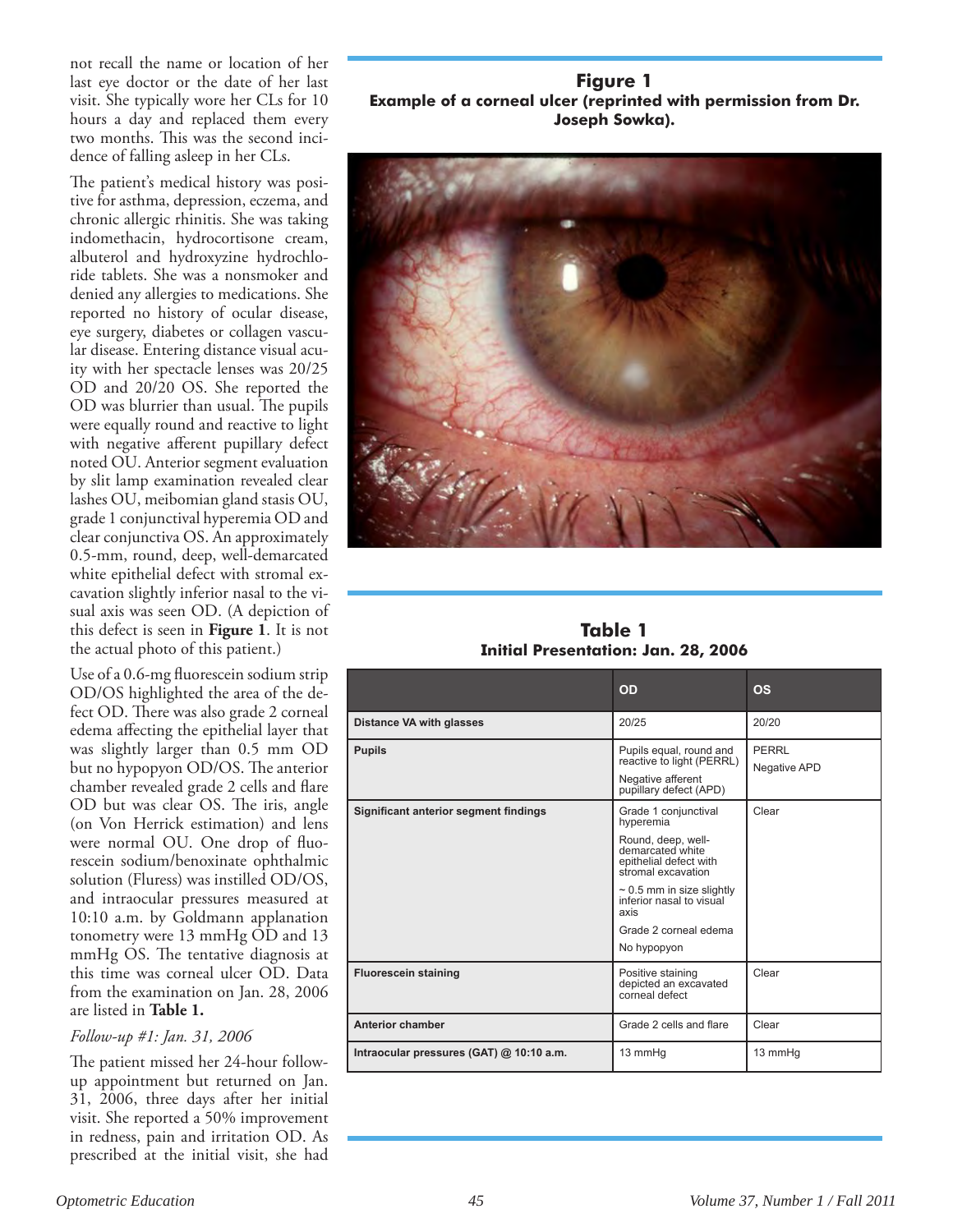been using moxifloxacin (Vigamox) five times per day OD and cyclopentolate (Cyclogyl) bid OD. She had also been using over-the-counter Walgreen's artificial tears three times per day, which had been recommended by the store pharmacist. The patient reported no changes to vision or health since the last eye exam.

Distance visual acuity with spectacle correction was 20/30+2 OD and 20/20 OS. Pupils were equally round and reactive to light with negative afferent pupil defect noted OU. Anterior segment evaluation with slit lamp revealed clear lashes OU, mild meibomian gland stasis in the lids OU, grade 1+ hyperemia in the inferior conjunctiva OD and no hyperemia OS. A corneal scar, approximately 0.5 mm, was present slightly inferior nasal to the visual axis OD. A 0.6 mg fluorescein sodium ophthalmic strip was instilled OD/OS, which revealed inferior punctate epithelial erosion (PEE) OU and no staining in the area of the ulcer OD. All other structures, including the iris, angle and lens were unchanged from the previous visit. The secondary anterior chamber reaction had resolved. One drop of fluorescein sodium/benoxinateophthalmic solution was instilled OD/OS and revealed intraocular pressures of 12 mmHg OD and 12 mmHg OS at 9:30 a.m. by Goldmann applanation tonometry. Data from this examination is shown in **Table 2**.

The assessment was that the patient had a resolving corneal ulcer OD with resultant stromal scar and resolved secondary uveitis OD. The patient was instructed to continue moxifloxacin fives times per day OD and to discontinue the cyclopentolateas her pain had subsided. The patient was also instructed to discontinue the Walgreen's artificial tears and to start using preservative-free artificial tears (TheraTears) tidOU to treat the superficial punctate keratitis. She was to return in three days for follow-up or sooner with worsening symptoms or pain.

#### *Follow-up #2: Feb. 3, 2006*

The patient returned three days later on Feb. 3, 2006. She reported improved vision with no pain, redness, tearing or discharge OD. The patient was still using moxifloxacin five times per day, last

**Table 2 Follow-Up #1: Jan. 31, 2006**

|                                              | <b>OD</b>                                                                                              | <b>OS</b>                                     |
|----------------------------------------------|--------------------------------------------------------------------------------------------------------|-----------------------------------------------|
| Distance VA with glasses                     | $20/30+2$                                                                                              | 20/20                                         |
| <b>Pupils</b>                                | Pupils equal, round and<br>reactive to light (PERRL)<br>Negative afferent<br>pupillary defect (APD)    | PERRL<br>Negative APD                         |
| <b>Significant anterior segment findings</b> | Grade 1+conjunctival<br>hyperemia<br>Corneal scar ~0.5 mm<br>slightly inferior nasal to<br>visual axis | Clear                                         |
| <b>Fluorescein staining</b>                  | Inferior punctate<br>epithelial erosion (PEE)<br>No staining in area of<br>ulcer                       | Inferior punctate<br>epithelial erosion (PEE) |
| <b>Anterior chamber</b>                      | Clear                                                                                                  | Clear                                         |
| Intraocular pressures (GAT) @ 9:30 a.m.      | 12 mmHq                                                                                                | 12 mmHq                                       |

**Table 3 Follow-Up #2: Feb. 3, 2006**

|                                              | <b>OD</b>                                                                                           | <b>OS</b>             |
|----------------------------------------------|-----------------------------------------------------------------------------------------------------|-----------------------|
| Distance VA with glasses                     | $20/25+1$                                                                                           | 20/20                 |
| <b>Pupils</b>                                | Pupils equal, round and<br>reactive to light (PERRL)<br>Negative afferent<br>pupillary defect (APD) | PERRL<br>Negative APD |
| <b>Significant anterior segment findings</b> | Corneal scar $\sim$ 0.5 mm<br>in size inferior nasal to<br>visual axis                              | Clear                 |
| <b>Fluorescein staining</b>                  | Clear                                                                                               | Clear                 |
| <b>Anterior chamber</b>                      | Clear                                                                                               | Clear                 |
| Intraocular pressures (GAT) @ 1:20 p.m.      | 10 mmHg                                                                                             | 10 mmHg               |

dosed a half hour prior to the visit. She was also using preservative-free artificial tears as instructed tid OU. She reported no changes to vision or health since the last eye exam.

Distance visual acuity with spectacle correction was 20/25+1 OD and 20/20 OS. Pupils were equally round and reactive to light with negative afferent pupillary defect noted OU. Anterior segment evaluation by slit lamp revealed clear lashes OU, meibomian gland stasis OU, and clear conjunctiva OU. A corneal scar approximately 0.5 mm in size was seen inferior nasal to the visual axis OD. One 0.6-mg fluorescein sodium ophthalmic strip was instilled OD/ OS and revealed mild inferior PEE OU and instantaneous tear break-up time (TBUT) OD/OS. All other structures including iris, angle, anterior chamber and lens remained unchanged OU. One drop of fluorescein sodium/benoxinate ophthalmic solution was instilled OD/ OS and revealed intraocular pressures of 10 mmHg OD and 10 mmHg OS at 1:20 p.m. by Goldmann applanation tonometry. Lensometry indicated a prescription of -5.25 sphere OD and -5.00 sphere OS. Data from this examination are shown in **Table 3**.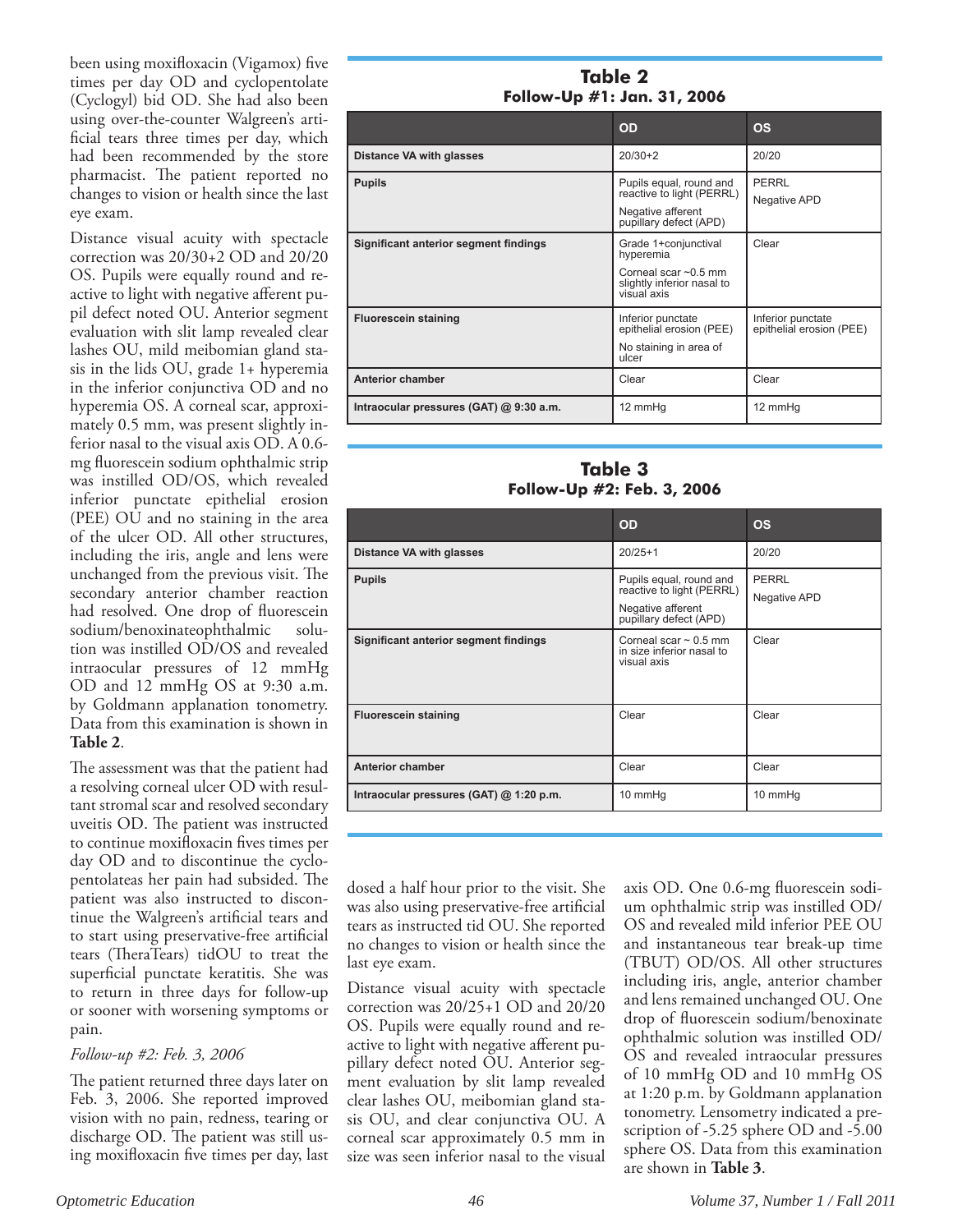The diagnosis was stromal scar resulting from corneal ulcer due to CL overwear OD and meibomian gland stasis with secondary dry eye OU. The patient was instructed to discontinue moxifloxacin and to continue the preservative-free artificial tears tid OU. She was advised on warm compresses bid and lid scrubs bid OU for the meibomian gland stasis. The patient was asked to return in two weeks for a comprehensive eye exam and CL fitting. She was instructed to discontinue CLs until her next visit. She was educated on the risks of extended wear and the need for proper lens care. She was to return to the clinic sooner than two weeks if any of the symptoms of pain, redness or decreased vision resurfaced. Unfortunately the patient did not return.

## *Learning objectives*

At the conclusion of the case discussion, students should be able to:

- 1. Describe the corneal ocular anatomy and metabolism in relationship to microbial infection and its consequences.
- 2. Describe the etiology and differential diagnosis of a corneal ulcer.
- 3. Describe the evidence needed to diagnose an infectious corneal ulcer.
- 4. Identify the risk factors associated with a corneal ulcer.
- 5. Identify treatment options, including standard of care, implications of the management plan and evidence-based medicine.
- 6. Determine appropriate contact lens fitting options after corneal ulcer resolution.
- 7. Differentiate between inflammatory and infectious corneal ulcers.

## *Key concepts*

- 1. The pathophysiology of a corneal ulcer, including bacteria invasion of cells and tissue response.
- 2. The body's natural immunological response to bacterial invasion.
- 3. The role of medication in enhancing the body's response to an invading organism.
- 4. The role of CL wear in influencing corneal metabolism and increasing susceptibility.

## *Discussion topics*

- 1. Ocular anatomy of the cornea
	- a. layers of the cornea
	- b. blood supply to the cornea
	- c. metabolic activity of the cornea
	- d. scarring in the cornea
- 2. Etiology and differential diagnosis of corneal ulcers
	- a. differentiating between bacterial, fungal, acanthamoebic and herpes types
	- b. how bacteria invade tissue
	- c. signs and symptoms
- 3. Evidence needed to diagnose
	- a. history of CL wear
	- b. physical exam and signs of corneal ulcer
	- c. staining pattern of corneal ulcers
	- d. culture use, e.g., when to culture and what to do when not equipped to culture
	- e. inflammation vs. infection
- 4. Risk factors for corneal ulcer
	- a. decreased oxygen related to CLs, DK, materials, oxygen exchange of CLs vs. oxygen demand of cornea
	- b. care of CLs and case disposal, including improper disinfection with water
	- c. role of dry eye, blepharitis, being immunocompromised, etc., in increasing risk of corneal ulcer
	- d. role of environmental and other factors, such as age, gender and tobacco use, in increasing risk of corneal ulcer
	- e. soft CLs vs. gas permeable CLs
- 5. Treatment options
	- a. pharmacological treatment, including off-label use, mode of action of drug, use of steroids, dosage and standard of care, differences between the fluoroquinolones
	- b. patient education
	- c. complications and implications
- 6. Contact lens use after corneal ulcer resolution
	- a. when to restart CLs, when to refit CLs

b. patient education

c. gas permeable CLs vs. soft CLs

# **Educational Guidelines**

## *Literature review*

Corneal ulcers, although debilitating and potentially sight-threatening, are quite a rare disease entity. The incidence of ulcerative keratitis caused by contact lenses is believed to be approximately 71,000 cases per year, with an average of 1.7 ulcerations annually per practitioner<sup>1</sup>. A corneal ulcer is caused by a break in the corneal epithelium and/or stroma and can lead to the entrance of a micro-organism through the break<sup>2</sup>. Although more common unilaterally, it can present bilaterally and can vary in size and severity<sup>1</sup>. Patient demographics include younger patients and those living in developed nations, both who are more likely to wear contact lenses<sup>3</sup>. Corneal ulcers are more common among males due to their greater likelihood of sustaining ocular trauma<sup>6,9</sup>. The etiology can be bacterial, fungal, parasitic or viral and will determine the course of treatment. Other less common risk factors for corneal ulcers include trauma, dry eye, exposure keratopathy and lid abnormalities<sup>4</sup>. With delays in treatment, or when left untreated, corneal ulcers, especially those centered along the visual axis, can be quite serious and sight-threatening<sup>5</sup>.

A major risk factor for developing a corneal ulcer is overnight use of soft contact lenses, and the risk increases with each consecutive night of continuous wear<sup>6,7</sup>. The closed-eye environment causes metabolic stress on the cornea by trapping bacteria from tear stasisand allowing pathogenic bacteria to invade the vulnerable and compromised cornea<sup>8</sup>. It appears that lens to cornea interactions during lid closure contribute more to corneal hypoxia than the actual characteristics of a contact lens such as oxygen permeability<sup>6,9</sup>. Thus, new contact lens materials such as silicone hydrogel (which have higher DK) have been developed in recent years to increase oxygen permeability and reduce corneal hypoxia that contributes to corneal ulcer formation<sup>9,12</sup>.

In addition to overnight contact lens wear, other risk factors for corneal ul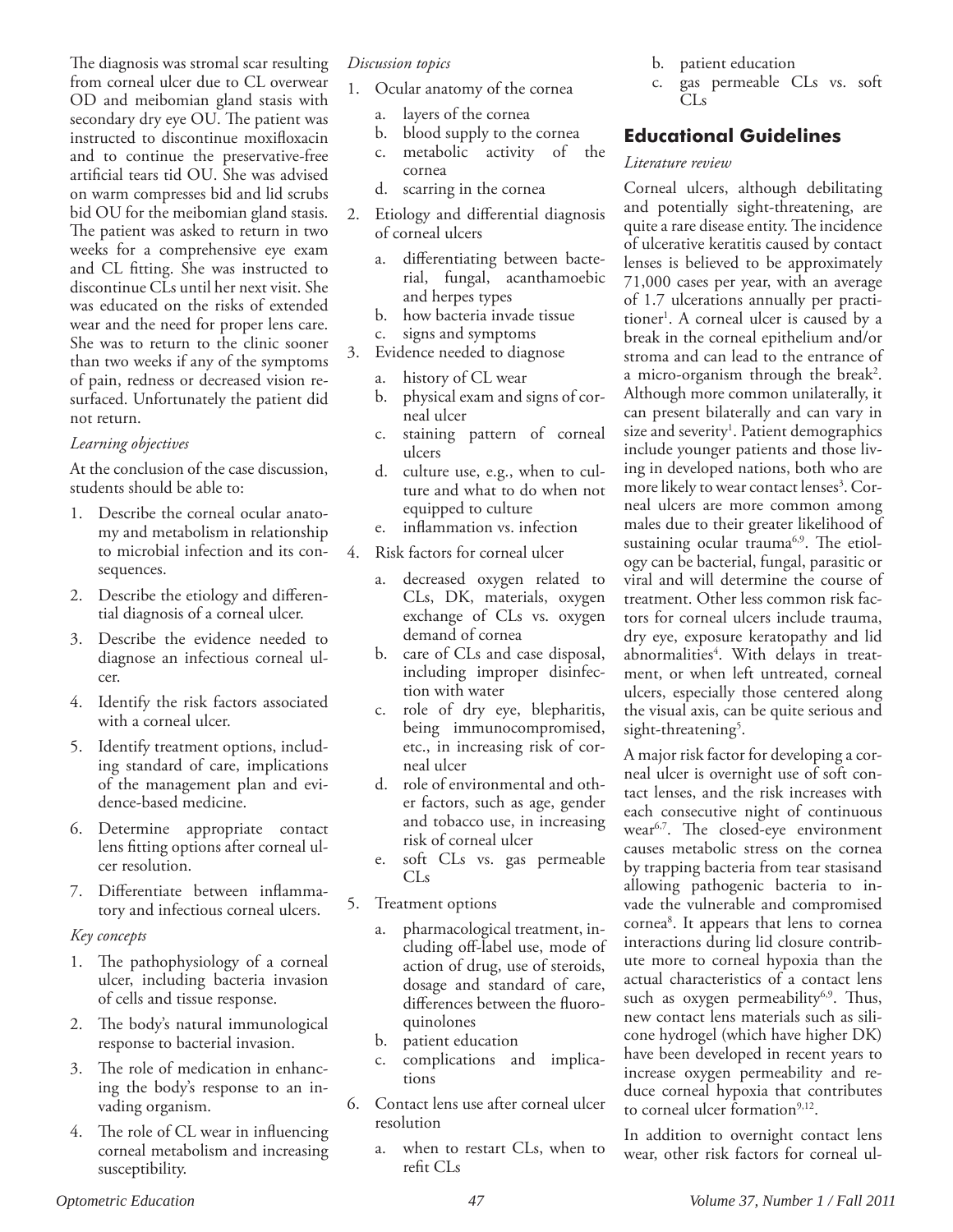cers include poor lens hygiene, use of homemade saline solutions, reuse of contact lens solutions, the use of tap water without proper drying, poor case hygiene such as not replacing cases regularly and delayed lens replacement<sup>11,15,16</sup>. In addition, environmental factors, such as climate and temperature, affect the risk for corneal ulcers. For example, the higher incidence of Gram-positive organisms in temperate zones<sup>13</sup> and higher incidence of CL wearers in developed nations have likely resulted in a greater number of microbial keratitis cases here2 . A study has indicated a 30% increase in microbial keratitis in developed countries<sup>2</sup>.

In addition to risk factors, it is important to understand the relationship between corneal anatomy and ulcers. The cornea is a multi-layered epithelial sheet broken down into five distinct layers: epithelium, Bowman's layer, stroma, Descemet's membrane and endothelium<sup>17</sup>. Of these, the stroma, which makes up 90% of the cornea, is the largest. The cornea has an arsenal of defenses, including the antimicrobial properties of the tear film and the physical tight cellular junctions of the corneal epithelium. In order for microbial keratitis to occur, an organism must penetrate through the stromal layer $11$ . Scarring can ensue when the defect affects the stromal layer or beyond. A corneal ulcer can vary in size, depth and severity. It is best viewed with different illuminations on the slit lamp. Initially, a wide diffuse illumination is used to locate and obtain a gross view of the lesion. A parallelopiped illumination allows for a more three-dimensional view of the lesion, and an optic section can be used to assess the depth of the lesion. Sodium fluorescein dye is used to highlight the area of epithelial defect. Positive fluorescein staining often contours to the shape of the lesion.

A corneal culture is indicated in certain scenarios. A culture is warranted when the corneal ulcer is large (>2 mm), greater than one-third the thickness of the cornea, centered along the visual axis, occurs in "at risk" populations (i.e., elderly, immunocompromised or monocular patients), or does not respond to antibacterial treatment<sup>7</sup>. Corneal scrapings and cultures are needed in many cases to determine the causative organism. Cultures should also be taken of the patient's contact lenses and solutions<sup>1,15</sup>. A study found that  $67\%$  of negative corneal scraping cases showed a positive contact lenses culture<sup>1</sup>.

Although new multi-purpose solutions and no-rub formulations have been developed in recent years to improve patient compliance, they have not been as effective against certain microbes such as *Acanthamoeba* and *Fusarium*. The outbreak of *Fusarium*  keratitis in the United States between June 2005 and July 2006 resulted in 164 confirmed cases and was linked to the use of MoistureLoc multi-purpose solution<sup>13,16</sup>. Studies have also found that most CL-related corneal ulcers are bacterial in origin (60%) followed by fungal (38%) and *Acanthamoeba* keratitis  $(2\%)^5$ . The overwhelming majority have found *Pseudomonas aeruginosa* to be the main causative bacterial organism1,17,18,19. *Pseudomonas* thrives because it survives the moist environment of contact lenses storage cases and solutions and can quickly cause destruction of the cornea<sup>1</sup>. Other less common bacterial isolates include *Staphylococcus aureus*, *Streptococcus pneumoniae*, *Serratia marcescens* and *Moraxella* species<sup>20</sup>.

The differential diagnosis of ulcerative keratitis includes: contact lens associated red eye (CLARE), infiltrative keratitis, corneal ulcer, contact lens peripheral ulcer (CLPU) and microbial keratitis.

- CLARE is an acute unilateral inflammatory sterile keratitis associated with colonization of Gramnegative bacteria on contact lenses (usually *Pseudomonas*). The typical patient wears extended-wear hydrogel lenses and awakens with ocular pain, tearing, variable decreased vision and photophobia. There are mid-peripheral corneal infiltrates in severe cases. Cases are usually resolved by discontinuing CL wear<sup>11,15</sup>. Hence, sterile keratitis is more benign and is not usually associated with vision loss.The incidence of sterile keratitis linked to contact lens wear is in the range of 1% to 7% of soft lens wearers annually $^6$ .
- Infiltrative keratitis is a cellular response in which corneal infiltrates or multiple discrete aggregates of

gray or white inflammatory cells invade the cornea. They usually occur near the limbus but can present anywhere. They are commonly associated with contact lens overwear and usually present later in the day. Management is best achieved by discontinuing CL wear<sup>15</sup>.

- Corneal ulcer is an umbrella term for an inflammatory or infectious event that is characterized by redness, pain and sometimes decreased vision. Examples of corneal ulcers include inflammatory CLPU or infectious microbial, fungal or *Acanthamoeba* keratitis. In infectious corneal ulcers, both Gram-positive and Gram-negative bacteria can colonize the corneal surface. Symptoms can vary from mild to severe. Treatment is best with a broad $s$ pectrum antibiotic<sup>7</sup>.
	- o CLPU is a unilateral inflammatory event usually associated with extended-wear silicone hydrogel lenses. It is characterized by a small, sterile whitish gray ulcer typically located at the corneal-limbal border. It is usually caused by colonization of the contact lens surface by pathogenic Gram-positive bacteria, usually *Staph aureus* or *Staph epidermidis*. It is usually limited to the epithelium and not associated with much anterior chamber reaction or significant pain. Symptoms may range from mild to moderate. Discontinuing CL wear usually helps to resolve the condition $11,15$ . It can also be treated with topical antibiotics or steroids<sup>6</sup>.
	- o Microbial keratitis is a serious infection of the cornea characterized by excavation of the corneal epithelium, Bowman's layer and stroma with infiltration and necrosis of tissue<sup>15</sup>. It can cause vision loss with a risk of 0.3 to 3.6 per 10,000<sup>8</sup>. The incidence ranges from 1.8 to 2.44 per 10,000 CL wearers per year<sup>13</sup>. The risk is higher with soft contact lenses compared to rigid gas permeable lenses  $(2/3$  compared to  $1/3$ <sup>13</sup>. Approximately 10% of infec-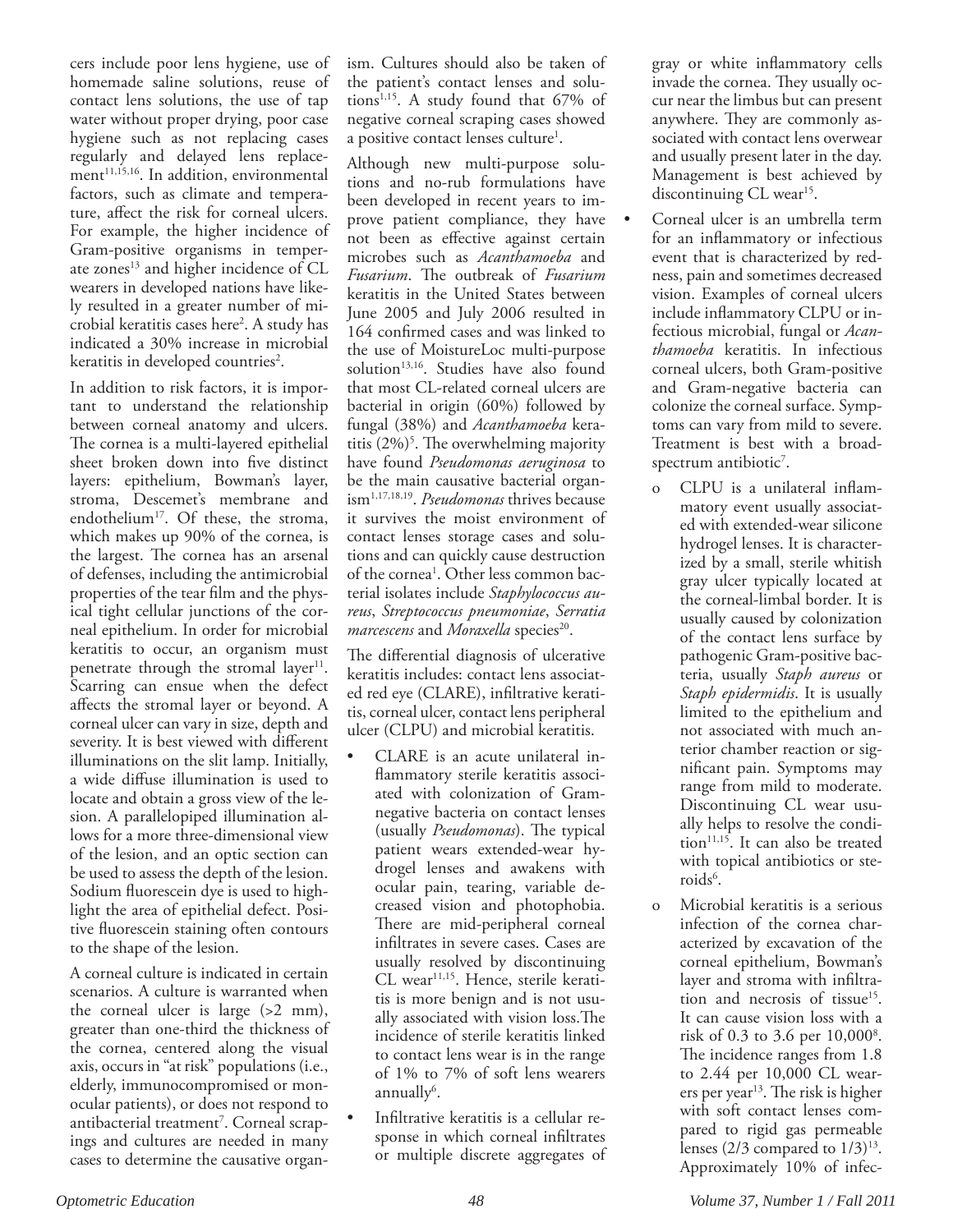tions result in the loss of two or more lines of visual acuity $14$ . Symptoms are typically severe and the condition can become sight-threatening. It is most often associated with *Pseudomonas spp*, a Gram-negative bacteria. Treatment is best with a broad-spectrum antibiotic, such as a fourth-generation fluoroquinolone<sup>15</sup>.

Treatment for corneal ulcers includes removing the offending agent, which in many cases means discontinuing CL wear. Cool compresses may be applied for symptom relief. Patients should be counseled to not touch or rub their eyes and to engage in proper visual hygiene, including frequent hand-washing. They may take over-the-counter medications such as acetaminophen or ibuprofen for pain $14$ . The most effective treatment is an ophthalmic eye drop. In the past, aminoglycosides such as gentamicin and tobramycin were readily used<sup>14</sup>. Although they demonstrated good Gram-negative bacterial coverage, they also revealed significant hypersensitivity in documented cases<sup>14</sup>. Today, fluoroquinolones (second-, third- and fourth-generation) are more popular. A dilation drop such as cyclopentolate may be administered to relieve pain or inflammation $14$ . The use of steroids in bacterial keratitis is controversial<sup>18</sup>. While some advocate topical steroids to reduce tissue damage and scarring, others fear that steroids will reduce the cornea's immune response and prolong infection<sup>21</sup>. A study found that steroid treatment delayed corneal re-epithelialization but did not cause a significant difference in visual acuity or scar size<sup>20</sup>. In worst-case scenarios, a surgical corneal transplant may be indicated if the ulcer perforates the cornea<sup>19</sup>.

The second-generation fluoroquinolones, ciprofloxacin 0.3% (Ciloxan) and ofloxacin 0.3% (Ocuflox), were introduced in the 1990s and are FDAapproved for the treatment of bacterial conjunctivitis and keratitis<sup>22</sup>. Although these broad-spectrum antibiotics target both Gram-positive and Gramnegative organisms, their effectiveness has been steadily decreasing due to bacterial resistance<sup>22</sup>. Ciprofloxacin has demonstrated the greatest effectiveness against Gram-negative bacteria such as

*Pseudomonas aeruginosa* and multi-drug resistant Gram-negative organisms $^{14}$ . The third-generation fluoroquinolone levofloxacin 0.5% (Quixin) was introduced in 2000 and is more watersoluable than ofloxacin at a neutral pH, meaning it demonstrates higher ocular concentrations and thus greater clinical efficacy. Levofloxacin also has increased activity against *Streptococci* compared to second-generation fluoroquinolones. A newer formulation of levofloxacin with ahigher 1.5% concentration (Iquix) has also been approved by the  $FDA<sup>24</sup>$ . Although the minimum inhibitory concentration (MIC) for both concentrations of levofloxacin is the same, the increased concentration of levofloxacin 1.5% improves its ability to penetrate ocular tissue<sup>22</sup>. The MIC is the lowest concentration of an antimicrobial that will inhibit the growth of a micro-organism after overnight incubation. Two newer fluoroquinolones, introduced in 2003, moxifloxacin 0.5% (Vigamox) and gatifloxacin 0.3% (Zymar) are statistically more potent than Quixin against Gram-positive organisms and similar in potency in most cases of Gram-negative bacteria.A study found that moxifloxacin had significantly lower median MICs for nearly all types of Gram-positive isolates than gatifloxacin<sup>24</sup>. However, moxifloxacinand gatifloxacin demonstrated equal susceptibility to Gram-negative isolates<sup>22</sup>. Although moxifloxacin and gatifloxacin are not FDA-approved for the treatment of bacterial corneal ulcers, they are typically used as "standard of care" treatment<sup>23</sup>. A major difference between these fluoroquinolones is that the second- and third-generation fluoroquinolones act on a single DNAreplicating enzyme while the fourthgeneration fluoroquinolones target two DNA-replicating enzymes, thus lowering the likelihood of bacterial resis $tance<sup>24</sup>$ .

There are numerous reasons moxifloxacin seems to be more effective and was chosen for treatment (in this case) over gatifloxacin and the secondgeneration fluoroquinolones. Studies show that moxifloxacin penetrates the cornea and aqueous humor significantly better than gatifloxacin<sup>6</sup>. Likewise, moxifloxacin was found to have 10 times the MIC for an organism, while

gatifloxacin did not<sup>25</sup>. This means that moxifloxacin is more bactericidal and can penetrate into the aqueous humor with four times daily dosing<sup>25</sup>. Moxifloxacin is also 8-16 times more potent against Gram-positive organisms than previous-generation fluoroquinolones<sup>26</sup>. Moxifloxacin has been found to be resistant against methicillin-resistant *Staph aureus* (MRSA). Moxifloxacin has broad-spectrum coverage and excellent activity against Gram-negative organisms, such as *Pseudomonas aeruginosa*. Although ciprofloxacin has historically been the fluoroquinolone of choice for the treatment of *Pseudomonas*, it does not penetrate the cornea as well as moxifloxacin<sup>26</sup>. Moxifloxacin differs from gatifloxacinin that it is a biphasic molecule, meaning it is soluble in both lipid and aqueous solutions<sup>26</sup>. This allows it to achieve very high concentrations in the eye. Lastly, moxifloxacin has less corneal and conjunctival toxicity than the other fluoroquinolones, including gatifloxacin and Quixin<sup>22</sup>.

Since this patient was treated, a new fluoroquinolone, besifloxacin 0.6% ophthalmic suspension (Besivance), has become available. It is a fourthgeneration fluoroquinolone that was approved by the FDA in 2009 for the treatment of bacterial conjunctivitis $27$ . It is the first fluoroquinolone developed specifically for ophthalmic use. In other words it has no systemic counterpart<sup>28</sup>. With no systemic use, studies have shown that besifloxacin is less likely to develop bacterial resistance than other fluoroquinolones<sup>29</sup>. Because this drug is still relatively new, more studies need to be conducted to determine drug resistance and efficacy.

# **Discussion**

## *Gathering information*

In the case presented, the young woman reported generic symptoms of eye pain and redness in one eye. The astute clinician should ask probing questions about the circumstances surrounding the symptoms as well as CL use and recent ocular trauma. If CL wear is established, specific questions regarding the history of CL wear should be addressed.The clinician should inquire about the type of CLs worn as well as the type of CL solution used as these factors can contribute to the type of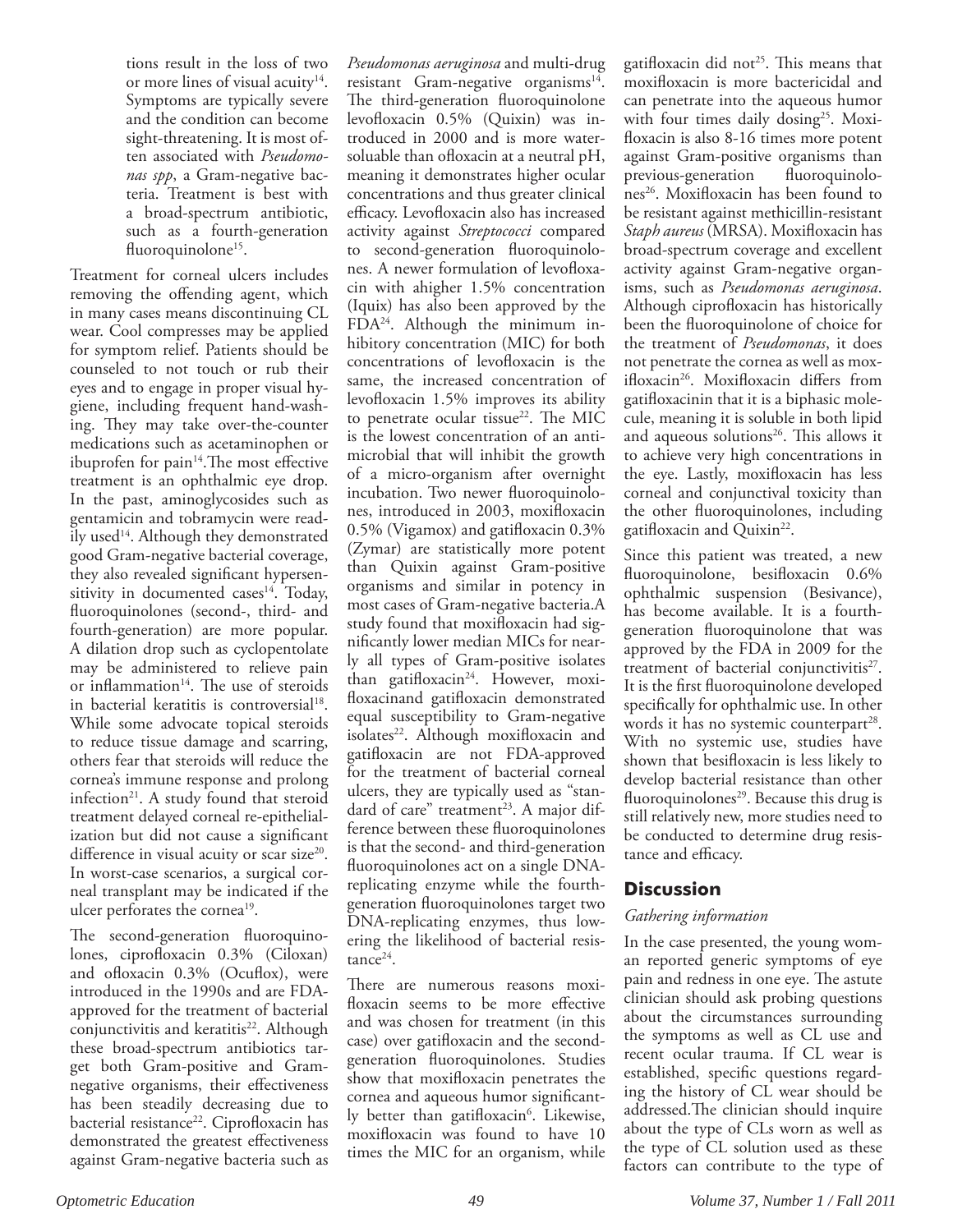infection presented. In this case unfortunately, the patient did not know the type of CLs worn or the CL solution used. Although this information can be useful, clinical decision-making often requires the clinician to make reasonable judgments based on the information available.

## *Confirmation of diagnosis*

The diagnosis at first visit was corneal ulcer with secondary uveitis from CL overwear OD. This was determined mainly from the patient's report of sudden onset redness and pain after falling asleep in her CLs along with the presence and location of a paracentral circumscribed corneal infiltrate with stromal excavation producing positive staining. Other differentials were considered and ruled out. For instance, herpes simplex was ruled out because fluorescein staining did not show a typical dendritic pattern. Fungal keratitis was ruled out because the patient denied any recent ocular trauma and the lesion did not present a feathery border. *Acanthamoeba* keratitis was ruledout because the patient did not swim in her CLs and did not recently travel to a warm and moist environment. The process of clinical decision-making involves justification of diagnosis as well as ruling out other potential diagnoses.

## *Management*

Treatment with antibiotics should be aggressive and immediate in most cases to eradicate the potential microbe. The patient was advised to return in 24 hours but because the clinic was not open on the weekend, she returned the following Monday<sup>30</sup>. The patient was advised to go to the emergency room if symptoms worsened over the weekend. A culture was not taken in this case because the corneal ulcer was small, not on the visual axis and responded to treatment. Although obtaining a corneal scraping is recommended before prescribing antibiotics, standard of care as stated in American Optometric Association guidelines does not require obtaining a corneal culture<sup>30</sup>.

## *Patient education*

The patient was counseled to throw away her current CLs and to stay out of them until the condition resolved. Close follow-up care is crucial to prevent rapid visual deterioration from any potential microbe or organism. At the first visit, a prescription was given for moxifloxacin 0.5% ophthalmic solution to be used every 30 minutes OD that day and then every hour OD for the next two days. Cyclopentolate 1% bid OD was also prescribed to temper the anterior chamber reaction, to prevent a posterior synechiae, and to reduce eye pain. Moxifloxacin was chosen over the second-generation fluoroquinolones because of its greater spectrum of coverage, lower antibacterial resistance and ease of dosage. It was chosen over gatifloxacin because of its longer half-life (and thus less-frequent dosing schedule) and greater penetration into the  $cornea<sup>24</sup>$ . Also, it has a lower incidence of toxicity and is preservative-free<sup>31</sup>. Besifloxacin may be a good choice due to its lower dosing schedule.

## *Follow-up*

The patient was instructed to go to the emergency room with any increased pain or decrease in vision over the weekend. An appointment was scheduled for the following Monday because the clinic was not open on the weekend. The patient was warned about the potential for a slight vision reduction after resolution of the ulcer. Her primary care physician was notified of the findings.

## *Resolution of ulcer*

CL wear can resume only after the corneal ulcer has healed. It is important to choose CLs with high oxygen permeability (DK), such as silicone hydrogel lenses. Many variables, such as oxygen content and replacement schedule, must be considered when selecting new CLs. Acuvue Oasys, PureVision, or Ciba Night & Day would be suitable options for refitting because they are all silicone hydrogel lenses that allow for greater oxygen permeability and all are approved for overnight wear $6,11$ . Although sleeping in contact lenses is still not recommended despite labeling for overnight wear, patient noncompliance is common. Therefore, it is advantageous to fit more highly oxygen permeable CLs. In this case, Acuvue Oasys was the desired lens because it is not only made of silicone hydrogel but also has a two-week replacement schedule (as opposed to the monthly replacement schedule for the other two silicone hydrogels). A suitable alternative, if the patient is willing to try a different modality, is a daily disposable CL. One example is 1-Day Acuvue TruEye, the first daily disposable silicone hydrogel lens, which debuted in June 2010 in the United States. Frequent replacement of CLs helps to prevent long-term buildup of proteins and deposits on the lens surface. Therefore, it is important to educate patients on the replacement schedule for their CLs. In addition to selecting the most suitable CLs, it is important to educate patients on proper hygiene, including lens cleaning and care regimens and frequent case replacement. Patients must be counseled extensively to not overwear CLs and to not sleep in them. Rigid gas permeable CLs are another alternative to soft contact lenses but they are often less desirable for patients who are already accustomed to the comfort of a soft CL. Rigid lenses also allow favorable oxygen permeability to the cornea.

As illustrated by this case, corneal ulcer therapy involves not only removal of the offending agent but also use of topical agents including antibiotics, a culture when warranted, a change in CL materials and fit, and modification of CL maintenance and care.

# **Conclusion**

This case demonstrates the role of taking a careful history and the role of close clinical observation in the diagnosis of corneal ulcers. In milder cases, diagnosis can be made by clinical observation. However, in moderate cases, presentations along the visual axis or situations that do not respond to initial treatment, a corneal culture is necessary. The prognosis is better with earlier diagnosis and treatment. Treatment should be aggressive and can be modified as the ulcer begins to heal. Clinicians must be able to revise treatment if the corneal ulcer does not heal within 24 hours or within an appropriate time frame. Patient noncompliance is an important issue that must be considered not only in prescribing medication but also in refitting the patient with new CLs. Clinicians must educate patients on the potential causes of corneal ulcers, and if they are contact lens wearers stress the importance of not overwearing their CLs. Specifically, clinicians should review lens care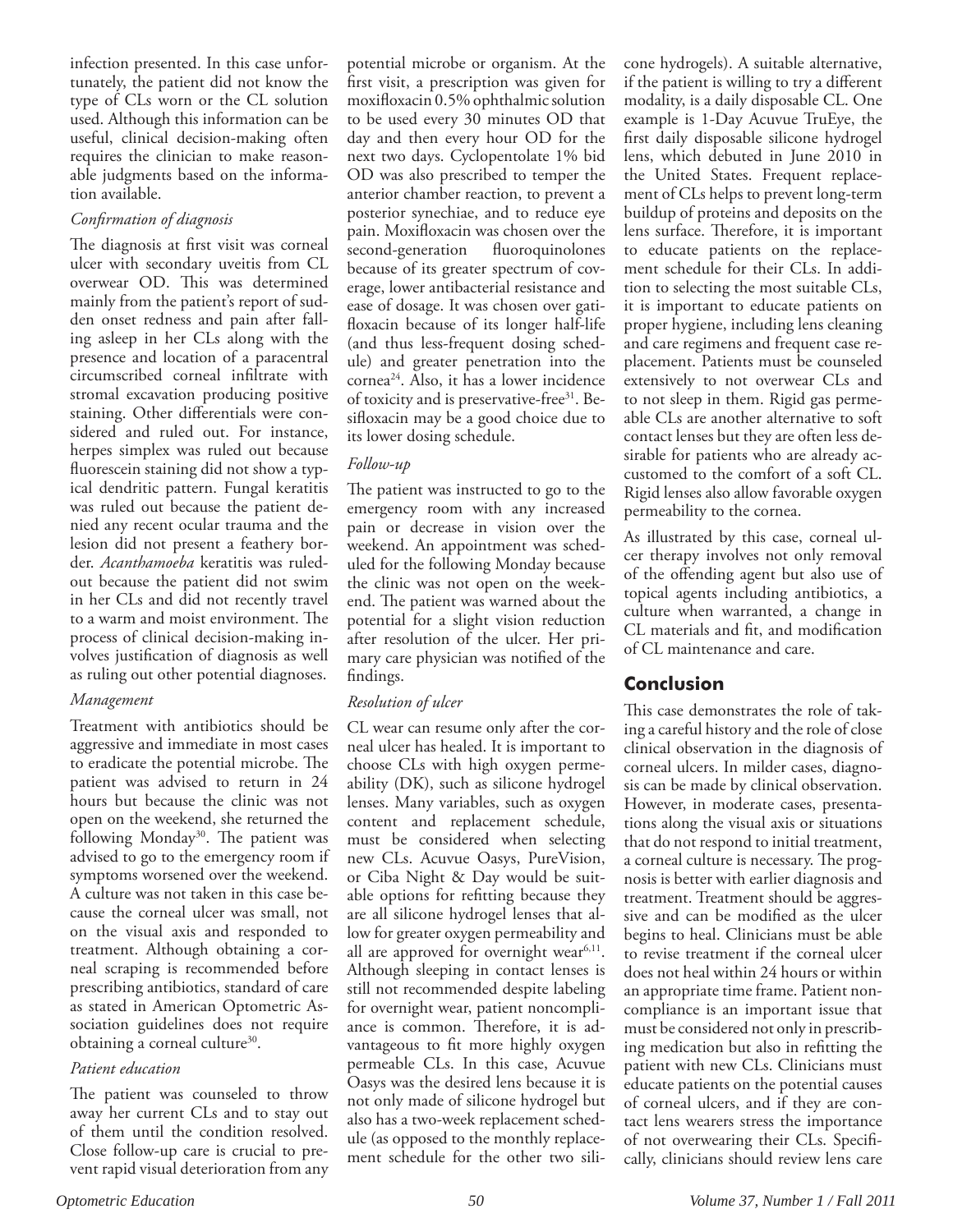regimens, including recommended replacement schedule, frequent replacement of storage cases, not swimming in CLs, adequate lens disinfection, and avoidance of tap water for cleaning and soaking lenses7 . Hopefully, with proper patient education and advances in CL technology, materials and solutions, there will be a significant reduction in the number and severity of ulcerative keratitis cases.

# **Lead Questions for Evaluating Knowledge and Stimulating Discussion**

- 1. Which of the following is the most likely diagnosis based on the patient's presenting symptoms?
	- a. corneal ulcer
	- b. contact lens-induced acute red eye
	- c. primary anterior uveitis
	- d. infiltrative keratitis
- 2. Which of the following is the most likely diagnosis?
	- a. fungal keratitis
	- b. amoebic keratitis
	- c. viral keratitis
	- d. bacterial keratitis
	- primary anterior uveitis
- 3. Which of the following is most likely associated with this condition?
	- a. history of recent trauma
	- b. swimming in CLs
	- c. improper care of CLs
	- d. systemic diagnosis of ulcerative colitis
	- e. sleeping in CLs
- 4. The most appropriate initial treatment option for this patient is:
	- a. moxifloxacin 0.5% (Vigamox) one drop every 30 minutes for the first four hours then one drop every hour for the next 18 hours and cyclopentolate 1% (Cyclogyl) bid
	- b. prednisolone acetate 1% (Pred Forte) one drop every four hours and cyclopentolate 1% (Cyclogyl) bid
	- c. trifluridine 1% (Viroptic) one drop every hour and cyclopentolate 1% (Cyclogyl) bid
	- d. natamycin 5% (Natacyn) one drop every hour and cyclopen-

tolate 1% (Cyclogyl) bid

- e. ciprofloxacin 0.3% (Ciloxan) two drops every 15 minutes for six hours, then two drops every 30 minutes for 18 hours and cyclopentolate 1% (Cyclogyl) bid
- f. polymyxin B sulfate/trimethoprim sulfate (Polytrim) one drop every hour and cyclopentolate 1% (Cyclogyl) bid
- 5. The most appropriate follow-up for this patient is:
	- a. 24 hours
	- b. 48 hours
	- c. 1 week
	- d. 3 days
	- e. return if symptoms worsen
- 6. Which of the following is the most likely potential sequel of this patient's condition?
	- a. corneal scar
	- b. corneal transplant
	- c. anterior synechiae
	- d. posteriorsynechiae
	- e. glaucoma
- 7. Which of the following is a defense mechanism of the cornea?
	- a. tight cellular junctions of the corneal epithelium
	- b. corneal endothelial pump
	- c. tight cellular junctions of stroma
	- d. epithelial regeneration
- 8. The most common reason for a corneal culture in this case would be:
	- a. size of epithelial defect
	- b. location of defect
	- c. poor response to therapy on follow-up
	- d. age of patient
	- e. history of CL use
- 9. Which of the following best describes the pathophysiology of this patient's condition?
	- a. increased metabolic stress on the cornea
	- b. inability of endothelial pump to remove fluid
	- c. tear film instability
	- d. hyperosmolarity on the cornea
- 10. Which of the following is the most likely etiology of this condition?
	- a. Fusarium

b. Acanthamoeba

- c. Pseudomonas
- d. Herpes simplex
- e. Staphylococcus

Answer key: 1(a), 2(d), 3(e), 4(a), 5(a),  $6(a)$ , 7(a), 8(c), 9(a), 10(c)

To initiate discussion, "why" each answer was chosen should be elicited from students. Question #4 should involve a discussion of the off-label use of medication.

## **References**

- 1. Mela EK, Giannelou IP, John KX, Sotirios GP. Ulcerative keratitis in contact lens wearers. Eye & Contact Lens. 2003;29(4):207-209.
- 2. Bharathi MJ, Ramakrishnan R, Meenakshi R, Kumar CS, Padmavathy S, Mittal S.Ulcerative keratitis associated with contact lens wear. Indian J of Ophthalmol. 2007;55:64-67.
- 3. Green M, Apel A, Stapleton F. Risk factors and causative organisms in microbial keratitis. Cornea. Jan 2008;27(1):22-27.
- 4. Kaiser P, Friedman N, Pineda R.The Massachusetts Eye and Ear Infirmary Illustrated Manual of Ophthalmology 2nd Ed. Philadelphia: Saunders 2004.
- 5. Sirikul T, Prabriputaloong T, Smathivat A, Chuck R, Vongthongsri A. Predisposing factors and etiologic diagnosis of ulcerative keratitis. Cornea. April 2008;27(3):283- 287.
- 6. Keay L, Stapleton F, Schein O.Epidemiology of contact-lens related inflammation and microbial keratitis: a 20-year perspective. Eye & Contact Lens. 2007;33(6):346- 353.
- 7. Mah-Sadorra JH, Yavuz GA, Najjar DM, Laibson PR, Rapuano CJ, Cohen EJ. Trends in contact lensrelated corneal ulcers. Cornea. Jan 2005;24(1)51-58.
- 8. Holden BA, Sweeney DF, Sankaridurg PR, Carnt N, Edwards K, Stretton S, Stapleton F.Microbial keratitis and vision loss with contact lenses. Eye & Contact Lens. 2003;29:131-134.
- 9. Das S, Sheorey H, Taylor HR, Vajpayee RB. Association between cultures of contact lens and corneal scraping in contact lens-related mi-